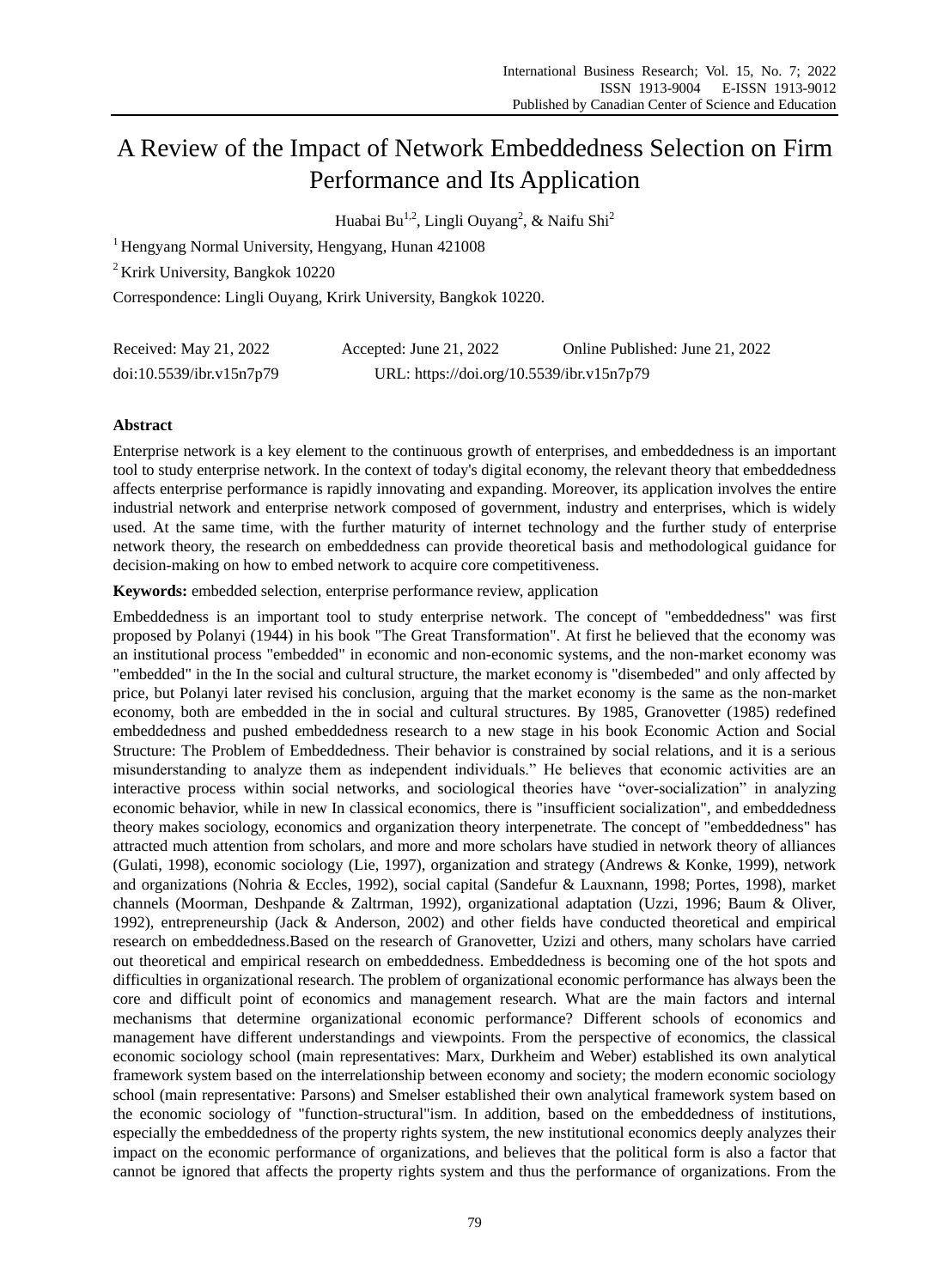perspective of management, embeddedness has a profound impact on research in the fields of organizational strategic management, organizational relationship management, and organizational structure design. For example, the conclusions of many strategic management-related literature studies show that organizational embeddedness can bring many heterogeneous resources to organizations. , and these heterogeneous resources will affect organizational economic performance and organizational core competitiveness. Both the organization's "internally owned resources and capabilities" and the organization's "embedded network resources and capabilities that are difficult to imitate by competitors" will both have an impact on the organization's competitive advantage and ultimately organizational performance, and so on. On the basis of the above research, with the further maturity of Internet technology and the further study of enterprise network theory, the research on embeddedness can provide theoretical basis and method guidance for enterprises how to embed network to obtain core competitiveness.

### **1. Research on the Impact of Relational Embedding on Firm Performance**

In foreign countries, relationship embeddedness will affect corporate performance, and most scholars agree very much. For example, they believe that both weak ties and strong ties are conducive to improving corporate performance, but at the same time, it should be noted that the mechanisms of their roles are indeed different. The degree to which weak ties affect firm performance is closely related to the market conditions in which the firm is located. For example, a general competitive market is conducive to weak ties to improve firm performance, while in an uncertain market, there needs to be a higher level of relationship between the subjects of the ties. Collaboration and trust, otherwise it is difficult to improve corporate performance; strong relationships are conducive to improving corporate performance, but the degree of embedded relationships needs to be moderate, otherwise it will negatively affect corporate performance. The representative conclusion that relational embedding affects performance is proposed by Uzzi(1997) in his paper "Social structure and computation in interfirm net-work: The paradox of embeddedness" in 1997, Uzzi believed that this effect is both positive and negative effects. Larson et al. (1995) believe that the embedded relationship composed of joint problem-solving arrangements, meticulous information transfer, and trust has both positive and negative effects on firm performance, because on the one hand, embeddedness will create economic opportunities (such opportunities). Difficult to replicate via markets, contracts, etc.), but on the other hand it also has a negative effect on performance in terms of allocative efficiency. In China, Pan Wen'an (2021) studied the relationship between the "strength relationship" of supply chain enterprises, knowledge integration ability and knowledge transfer efficiency, and believed that the relationship strength of supply chain enterprises only had a positive impact on the external integration ability and collaborative knowledge transfer of the supply chain. , while there is no such effect on internal integration capability and innovative knowledge, and the direct effect of relationship strength on supply chain collaborative knowledge transfer is lower than its indirect effect. Therefore, strengthening the knowledge integration capacity building of supply chain enterprises is the core element for supply chain enterprises to use partnership to promote their own collaborative knowledge transfer efficiency. There are certain deviations in the view of means. Zhu Xiumei(2021) and others took 322 start-ups established within 42 months as the research object, and studied the relationship between relationship characteristics, resource acquisition and start-up performance. The results show that relationship strength and relationship trust are positively affecting operation. Resource acquisition and knowledge resources; network size positively affects knowledge resource acquisition, knowledge resource acquisition positively affects growth performance and new enterprise financial performance; knowledge resources positively affects operational resource acquisition and has a positive relationship between new enterprise performance and operational resource acquisition. positive regulation. However, network scale does not significantly affect the acquisition of operational resources, and operational resources do not significantly affect the growth performance of start-ups. Pan Songting (2011) constructed a conceptual model of the impact of network relationship strength on technological innovation using exploitative learning and exploratory learning as mediating variables. Empirical research shows that improving the strength of innovation network relationships is conducive to improving incremental innovation, but not conducive to breakthrough innovation. , where network relationship strength positively affects incremental innovation through exploitative learning, and negatively affects breakthrough innovation through exploratory learning. Yang Jun(2009). and others believe that although most researchers realize the conclusion that "the more good entrepreneurs are in using social network, the more likely they will have higher new enterprise performance gains", but they ignore the impact of relationship resources. In response to this problem, Yang Jun etal. used resource acquisition behavior as the mediating variable to study the relationship between entrepreneurial relationship strength, relationship resources and new enterprise performance. The more abundant entrepreneurial resources are integrated, the more conducive to the improvement of new enterprise performance. Xu Guannan(2021) and others conducted a research on the internal mechanism of relational embeddedness affecting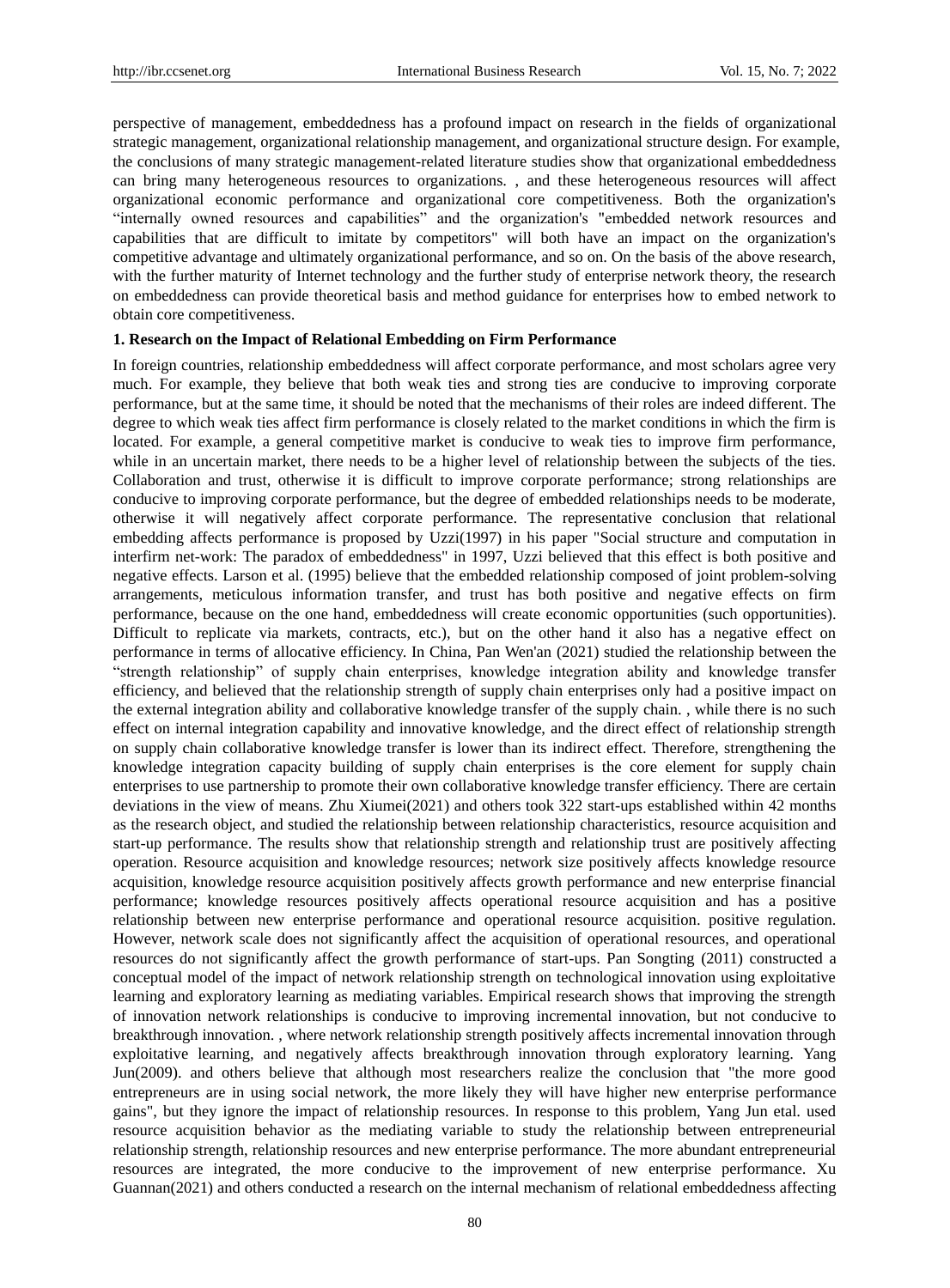the exploratory learning of enterprises and their technological innovation performance through comparative analysis and internal analysis of five Chinese manufacturing enterprises, and found common solutions in the global manufacturing network. Problems, information sharing and inter-firm trust can improve the technological innovation performance of enterprises by promoting the utilization and acquisition of new knowledge. Yang Jun (2009) and other studies found that in the process of starting a business, the more the entrepreneur uses relationship resources, the more entrepreneurial resources are obtained, and the faster the performance of new enterprises is improved. Important variables for performance differences. Even if the entrepreneur is a user of high relationship strength, it is difficult to meet the resource demand in the early stage of the business. Xie Hongming(2022) and others studied the interaction mechanism of management innovation performance and network relationship embeddedness and the mediating role of knowledge inflow by taking private science and technology enterprises in the Pearl River Delta region of my country as samples. The results show that network relationship embedding significantly positively affects knowledge inflow and management innovation performance; knowledge inflow plays a complete mediating role between management innovation performance and network relationship embedding; it is also found that in smaller firms, network relationship embedding There is no promotion effect on knowledge inflow, and in larger enterprises, the increase of R&D investment ratio does not significantly improve the performance of management innovation. Hu Leilei (2012) studied the relationship between network relationship strength and cluster innovation efficiency, and believed that knowledge flow among enterprises in industrial clusters is an important force to promote cluster development and innovation, and found that different network relationship strengths have different ways to improve cluster innovation efficiency.

#### **2. Research on the Impact of Structural Embeddedness on Firm Performance**

In foreign countries, there are three representative theories to study enterprise performance from the perspective of structural embeddedness, namely network closure theory, structural hole theory and "inverted U-shaped model" theory. In 1988, Coleman(1988) put forward the network closure theory in his paper "Social Capital in the Creation of Human Capital", arguing that the tighter the degree of network connection, the better the cooperation and trust between partners; in 1992, Burt(1992).published his academic book "Structuralholes: The social structure of computation" in Harvard University Press. In this book, he proposed the structural hole theory, which considered that under the condition that the enterprise and the network are not closely related, it can be exploited. The way in which structural holes exchange non-redundant information brings intermediary advantages, thereby improving enterprise efficiency. In 1998, Burt supplemented his own theory of structural holes, arguing that network closure theory and structural holes are not in conflict, and structural hole theory does not deny the licensing and collective supervision functions produced by dense relationships, and the resulting cooperation and Trust, just underscores the waste of organizational resources that redundant information can lead to. In 1997, Uzzi(1997) published his paper "Social structure and Competition in Interfirm Network: The Paradox of Embeddedness" in the《Administrative Science Quarterly》 journal, in which he proposed his "inverted-U model" theory.the theory believes that excessive embeddedness will limit the decision-making ability and decision-making vision of actors in society and enterprises, and have a negative impact on organizational performance. Therefore, there is an optimal embeddedness level in the organizational embedded network, and its main influencing factors include reputation, integrity , the number of transactions between the two parties, and so on. In China, Dou Hongbin et al.(2022)used the enterprise network theory as the basis to conduct empirical research using regression model through the data obtained from the questionnaire survey of 113 enterprises in Xi'an optoelectronics industry cluster. The results show that enterprises should pay attention to the network structure, strengthen the acquisition of explicit knowledge resources and tacit knowledge resources, and make full use of the network, a platform rich in knowledge, technology and resources, to improve the growth performance of enterprises. Peng Jianping(2011) found that the social network location of employees has a significant impact on employee relationship performance; network structure characteristics have different effects on employee relationship performance in state-owned enterprises and foreign-funded enterprises; the overall structural characteristics of the social network of R&D employees in Chinese and foreign enterprises exist certain difference. This finding provides theoretical support for companies to improve employee relationship performance by optimizing social networks, and enriches the practice and application of embeddedness theory in Chinese companies. Zhu Yali (2020) and others took 199 enterprises in the domestic communication power industry as samples, and found that network density has a significant positive impact on the transfer willingness of enterprises on both sides of the transfer. There is a significant full mediation effect when transferring the effect. Wang Xianshu and Hu Lingli(2010) selected the environment, which is one of the most important contingency variables in strategic management, as the third variable in their research, and used the survey data from Chinese enterprises to verify the environment based on the method of multiple regression analysis. The moderating effect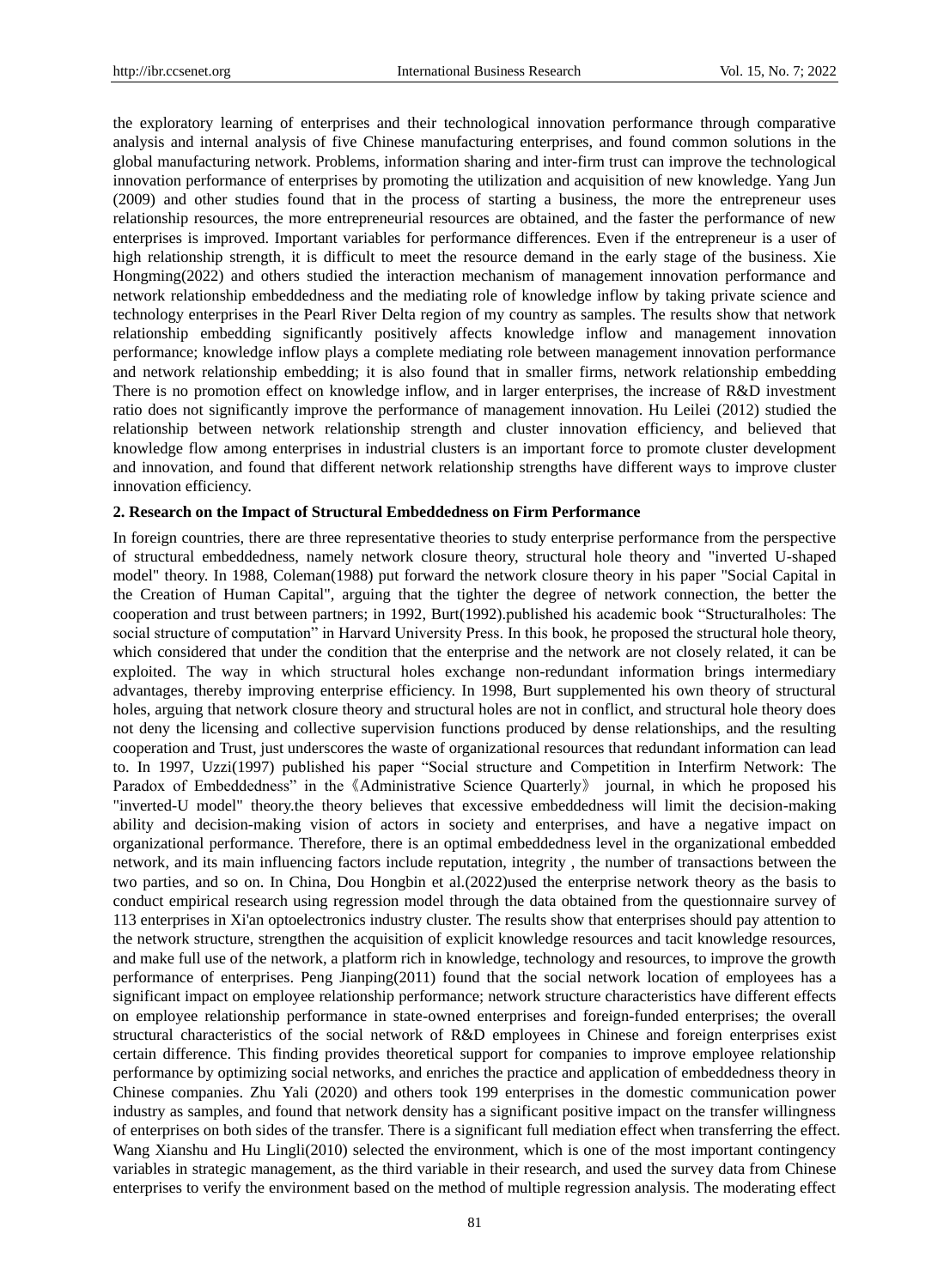of uncertainty on the relationship between an enterprise's external network and internationalization performance is expected to provide some inspiration for the formulation and implementation of China's internationalized enterprise network strategy. Fan Qunlin (2010)and others took the furniture manufacturing cluster of Xindu in Chengdu as an example, and studied the mechanism of the structural embeddedness of the innovation network of traditional industrial clusters affecting the innovation performance of cluster enterprises from the three dimensions of intermediary centrality, node degree and structural hole characteristics. They believe that the network between centrality and node degree of enterprises positively affect the innovation performance of enterprises, while the characteristics of structural holes positively affect the innovation performance of enterprises, which is not significant. Wang Yulu(2019) and others took 123 multinational companies' subsidiaries in China as samples and found that: (1) exploratory learning has a positive moderating effect on the relationship between online learning effect and network density; (2) exploratory learning has a positive effect on online learning The relationship between effect and relationship embedding strength has a negative moderating effect; (3) Utilizing learning has a positive moderating effect on the relationship between network learning effect and group centrality; (4) Utilizing learning has a positive moderating effect on the relationship between online learning effect and network density has a positive regulatory effect.

#### **3. Research on the Impact of Relational and Structural Embeddedness on Firm Performance**

With the deepening of embeddedness research, many researchers began to study embeddedness from the two-dimensional perspective of relational and structural embeddedness. These studies not only expanded the research horizon, but also verified the original research conclusions. Liao Liefa and Wang Kanliang (2009)studied the mechanism of embeddedness and interpersonal information symmetry affecting social network characteristics and organizational learning performance in the process of learning network formation, and found that when information is asymmetric, information asymmetry affects organizational learning performance. In addition, the high-embedded network has a path dependence problem, and the learning degree of inhibitory knowledge is higher than that of the low-embedded network, and the final result is that the low-embedded network has a higher learning performance than the high-embedded network. When the information is symmetric, high-embedded networks are beneficial to exploitative learning, and low-embedded networks are beneficial to exploratory learning. Liu Ruosi (2018)believes that the traditional view of resources attributes the difference in enterprise performance to the difference in resources possessed by the enterprise, which brings competitive advantages to the enterprise, but this analysis ignores the connection between the enterprise and other external entities. It can indeed make up for this analysis defect. He believes that the network can provide enterprises with various intangible and tangible resource benefits, and enterprise behaviors are embedded in the social network. Therefore, researchers can also explain the behavior and performance of enterprises by studying the network relationships embedded in the enterprises. At the same time, he believes that network embeddedness has five dimensions, and on this basis, he studies the impact of network embeddedness on business performance. Yang Jiaoping (2022) and others believe that the strong embeddedness within the cluster has the dual effect of hindering and promoting technological innovation, because on the one hand, the strong embeddedness within the cluster will reduce the breadth of knowledge and hinder technological innovation, and on the other hand, it will increase the depth of knowledge and promote technological innovation. Innovation. Ren Shenggang (2021) studied the mechanism of the impact of enterprise network embeddedness on enterprise innovation performance, and believed that enterprise network embeddedness can improve enterprise innovation performance; network capability has a positive adjustment on the relationship between network location, relationship quality, relationship strength and innovation performance in network embedding. However, it has no moderating effect on the relationship between network density, network size and innovation performance; network density has a negative moderating effect on the relationship between location centrality, relationship strength and innovation performance. Zhang Fanghua (2022) conducted an empirical study on 270 local enterprises in the Yangtze River Delta region of my country, and found that both structural and relational embedding of enterprises can effectively improve the acquisition effect of external knowledge, thereby significantly improving the innovation performance of enterprises. From the above analysis, it can be seen that both economics and management have used the embedded method to conduct fruitful research on the social economic system and its operation performance determination law, and in terms of its research trend, it is not only the market, price, supply and demand and individual profit. Factors such as rationality determine the characteristics of economic operation. With the rapid development of economy, society and science and technology, non-market factors such as kinship obligations, social obligations and institutional innovation embedded in market transaction activities have become more and more influential on organizational performance. Therefore, studying organizational performance from the perspective of the mutual embeddedness of economic system and social system, its research situation is closer to the reality of economic society, so it can better reveal the essential laws of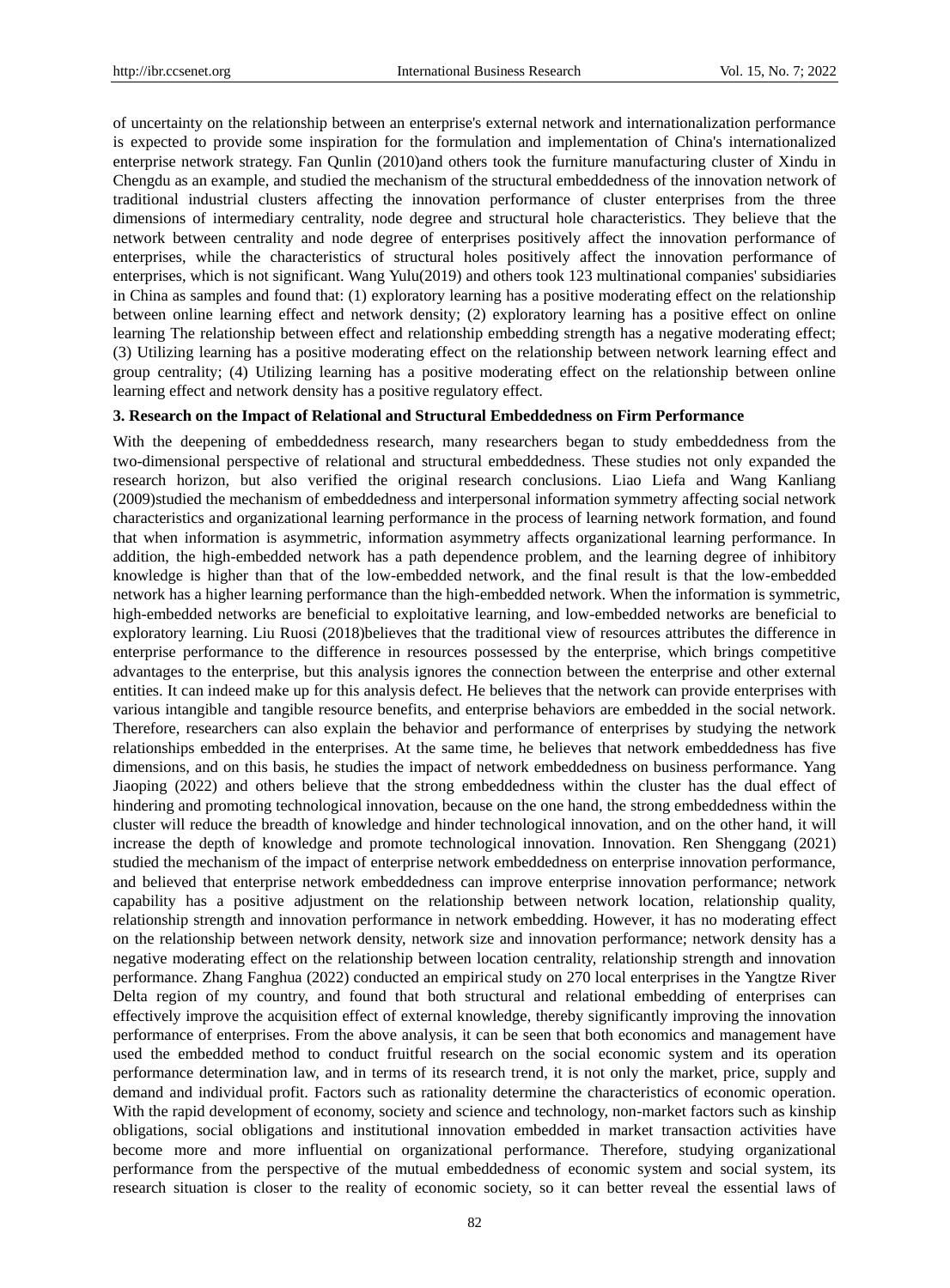economic and social development and the solution mechanism of internal problems. Under the background of this large economic and social background and the rapid innovation and expansion of performance theory research, the research on organizational embedded performance theory is the hot and difficult point of current theoretical research and practical exploration.

# **4. The Application of Network Embedding Selection on Enterprise Performance in Strategic Management of Emerging Industries**

The research on the impact of network embeddedness selection on enterprise performance has a very wide range of applications, involving the entire industrial network composed of government, industry, and enterprises. Next, we analyze the application of embeddedness impacting enterprise performance research in strategic management of emerging industries.The method used here is a macro-analysis method and deductive analysis method based on research, and the relevant conclusions are as follows:

*4.1 Whether It Is a Government Department or an Emerging Industry Enterprise, It must Be Ideologically Aware of the Positive Effect of Network Embeddedness on Promoting the Development of Emerging Industries, Correct Role Positioning, and Correctly Handle the Relevant Relationship after Embedding.*

Since embeddedness has a positive impact on industrial development, both government departments and emerging industry enterprises must be ideologically aware of the positive effect embeddedness has on promoting the development of emerging industries. Enterprises realize complementary resources and capabilities, resulting in network synergy; it is conducive to the strengthening and expansion of mutual relations, reducing transaction costs of enterprises; it is conducive to the dissemination and diffusion of knowledge and technology among enterprises, and promoting enterprise innovation, etc. At the same time, when enterprises in emerging industries deal with the government, they must make it clear that the government is only the provider of public or semi-public goods in the development of emerging industries, not the leader of development. As a government department, on the one hand, we must clearly recognize that emerging industries are, after all, new enterprises. Most of them are weak enterprises at the beginning of their development, and have no competitive advantage. Support and cultivation are important conditions for their rapid development. But at the same time, it must be recognized that although embeddedness has a positive impact on the development of emerging industries, there are differences in the mechanisms by which embeddedness affects the development of emerging industries. Therefore, under the social and economic background where the global competition is intensifying and the trend of enterprise networking is becoming more and more obvious, enterprises must correctly choose the embedding method suitable for their own development mode according to their own objective situation in the enterprise network.

*4.2 We Must Pay Attention to the Regional Enterprise Network Characteristics and Industrial Characteristics as the Enterprise Network Embedding Port, Take the Road of Emerging Industries with Regional Characteristics, and Avoid Three Misunderstandings.*

4.2.1 It Is Believed that the Development of Emerging Industries Requires the Complete Abandonment of Traditional Industries, "Re-Drumming" and "Reopening", Resulting in Mistakes in Strategic Positioning, which Affects the Promotion Effect of Network Embeddedness on the Development of Emerging Industries

The development of any emerging industry is based on the technological innovation or cyclical fission of traditional industries, and the two are not contradictory. Therefore, enterprises must correct their strategic positioning, enhance the promotion effect of network embeddedness on the development of emerging industries, ensure that the core role of high-tech in the upgrading of traditional industries is fully utilized, and comprehensively promote the coordinated development of the two.

4.2.2 Local Governments and Enterprises Ignore the Regional Economic Characteristics and Industrial Characteristics, which Result in Strategic Positioning Errors, Excessive Duplication of Construction of a Few Projects, and Vicious Competition within the Entire Emerging Industry Network Enterprises

The research conclusions have confirmed that the strategic positioning and performance of network enterprises are deeply affected by the characteristics of the enterprise network. Therefore, when local governments and enterprises choose the development direction of emerging industries, they must combine the characteristics of local industrial networks and regional resource endowments to highlight key points. Distinctive characteristics, do not blindly duplicate development, resulting in excessive competition, must face up to the regional economic characteristics and industrial characteristics, scientific positioning, and take the road of characteristic industry development.

4.2.3 Use the Idea of Developing Traditional Industries to Develop Emerging Industries, Ignoring the New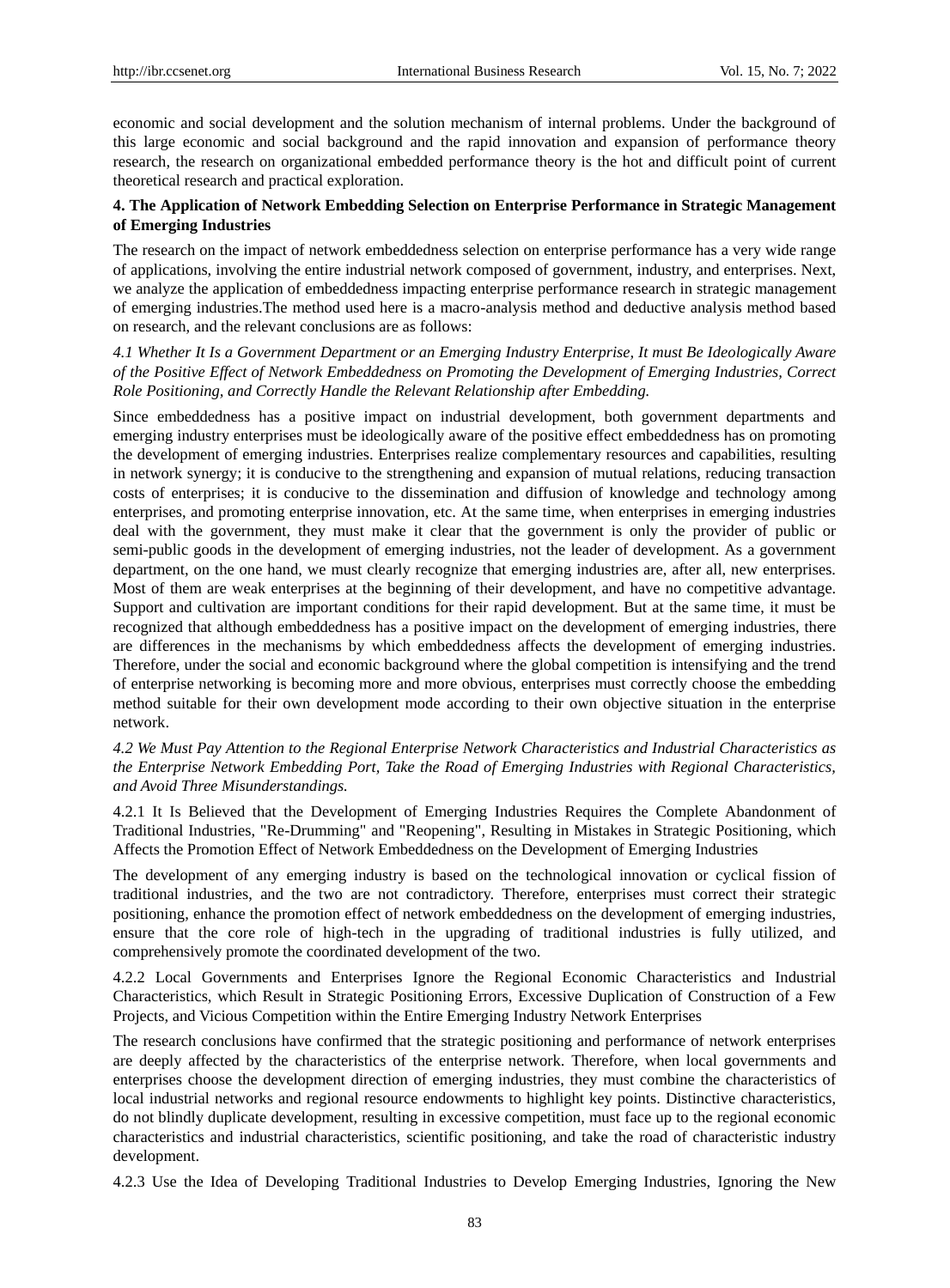Characteristics and New Situations of Emerging Industries.

The barriers to early embedding of emerging industries are different from those after industrial development, such as: (1) the market cycle of proprietary technologies is short; (2) the industrial chain is incomplete, and there are no ready-made distribution channels and raw material suppliers; (3) The experience curve is not obvious, and there is a lack of product and technical standards; (4) Risks increase the opportunity cost of enterprises to invest funds. Therefore, the development of emerging industries requires enterprises to transform from past technology imitation innovation to current independent innovation, and strive to form their own core technologies and lead their own target markets. Emerging enterprises must abandon the traditional low-cost industrial strategic positioning and transform to the innovative industrial strategic positioning, and constantly improve the competitiveness of emerging enterprises.

At the same time, the establishment and development of new ventures requires a lot of resource investment in the early stage, and the Internet can provide them with a good resource acquisition channel, including the key resources required by the enterprise. In addition, new ventures have few resources, and their organizational forms, strategic decision-making capabilities, operating models, and business relationships with the outside world have not been effectively formed. Most of the entrepreneurial relationship networks of enterprises are not strictly screened. Wait. Therefore, since many new start-ups have not yet experienced the test of the market, coupled with the non-rigidity of their internal decision-making, they must place the development of their external relations at an important strategic level and constantly embed themselves in the external social network system.

# *4.3 When Embedding Enterprise Networks, It Is Necessary to Clarify the Uncertainty of the Development of Emerging Industries, Dynamically Adjust Strategic Positioning, and Ensure the Healthy Development of Emerging Industries*

The development of emerging industries has obvious uncertainties, and its development process contains certain industrial risks. These uncertainties and industrial risks are manifested in three aspects: (1) Uncertainty of the technological development route. Because the emerging industry is in its infancy, there is a shortage of relevant professionals, the company's production technology is immature, and there is no successful experience in product structure and operation methods to learn from. The organizational structure and development strategy also need to be further optimized and improved. (2) Uncertainty of future market demand. For the products or services provided by emerging industries, the buyers are basically first-time buyers, coupled with the short product cycle, many customers wait and see, thus increasing the market risk of enterprises. At the same time, enterprises in emerging industries do not have a ready-made business model, and there is uncertainty about what business model to adopt in the future. (3) Uncertainty of enterprise development strategy. Because in emerging industries, the status of industry competitors, supply networks, potential entrants and sales networks have not been formed, it is difficult for enterprises to understand the current competitors, and it is difficult to predict customer consumption preferences, industry sales share and target market distribution, etc. Therefore, the company's product market strategy, cost strategy and service strategy are uncertain.

## **5. Conclusion**

The research on the impact of embeddedness on enterprise performance is very rich in content. The above is only a review of the research conclusions of some literatures. These literatures can not only provide reference for theoretical research, but also provide methodological guidance for enterprise practice. In terms of applications in emerging industries, embeddedness has a positive impact on the development of emerging industries. Therefore, whether enterprises are embedded based on network structure or relationship embeddedness, they have obvious performance growth effects on the development of emerging industries. But at the same time, the mechanism of network embeddedness affecting the development of emerging industries is different. The embeddedness of the network structure will have both direct and indirect effects on the development of emerging industries. This indirect effect is regulated by strategic positioning. Correspondingly, the embeddedness of network relationship only has a direct impact on the development of emerging industries, and there is no indirect impact on the development of emerging industries through the adjustment of corporate strategic positioning. Network embeddedness affects the development of emerging industries by adjusting the relationship between industrial strategic positioning and the development of emerging industries. It reflects the current strategic uncertainty, technological uncertainty and uncertainty of the structural changes of the industry itself in my country's emerging industries. The strategic positioning of emerging industry development plays an intermediary role in the relationship between network embeddedness and industrial development. Regardless of technology embeddedness or relationship embeddedness, different strategic positioning will affect the path of emerging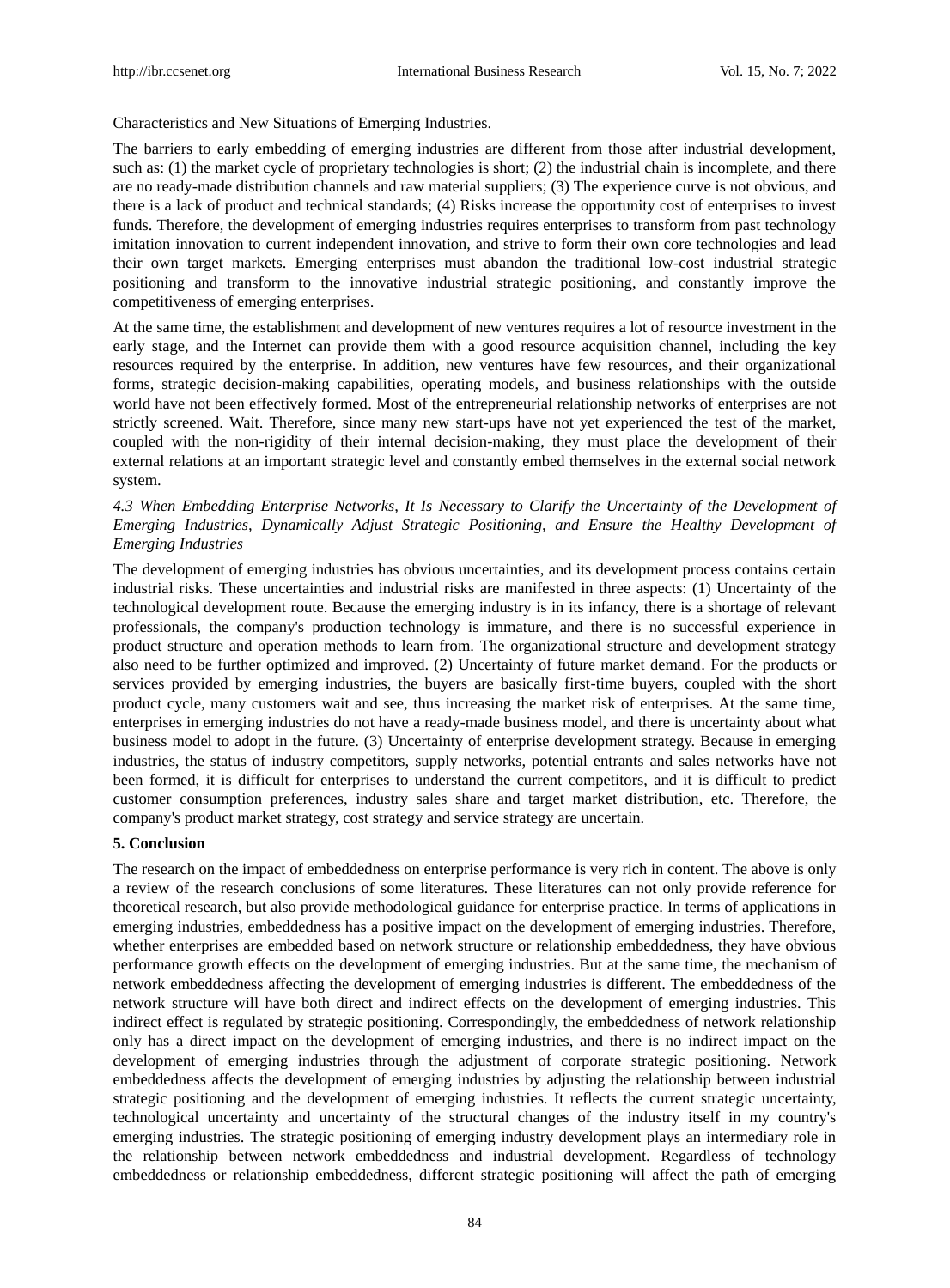enterprises to obtain heterogeneous useful resources, thereby directly affecting the development of emerging industries. grow healthy. At the same time, innovation strategy has a mediating effect on the relationship between enterprise network embeddedness (including technology embeddedness and relationship embeddedness) and industrial development, but market differentiation strategy only has a mediating effect on relationship embeddedness and industry development.

To sum up, based on the specific historical background of the strategic transformation of Chinese enterprises, this paper reveals the internal mechanism of the development of emerging industries to a certain extent from the perspective of network embeddedness and industrial strategic positioning. Its research can not only promote strategic management theory And the development of enterprise network embedded theory, but also can provide feasible countermeasures and suggestions for the development of emerging industries.

## **6. Acknowledgements**

This article is supported by the Natural Science Foundation of Hunan Province Project "Hengyang High-tech Value Network Blockchain Embedding, Collaborative Innovation Model and Collaborative Innovation Performance Research - Taking the New Generation of Information Technology Enterprises as an Example" (2021JJ50072), the Scientific Research Key of Hunan Provincial Department of Education Project "Dual circulation model, value network embedding and high-quality development research —Taking Hunan advanced manufacturing enterprises as an example"(21A0428), Hunan innovative province construction project "A research on audience needs, innovation paths and coping strategies of science popularization bases in the era of smart media —Taking 91 popular science bases in Hunan Province as an example" (2021ZK4229) ,2022 Guangxi University Young and Middle-aged Project "High-quality Research on Guangxi Port Intelligent Logistics under the Background of "Dual Circulation" - Based on the Perspective of Network Embeddedness and Strategic Positioning" (2022KY0971)and Hengyang Science and Technology Plan Fund Project "Research on High-Quality Development of Nonferrous Metals and New Alloy Industry Chains in Hengyang City under the Background of Digital Economy —Based on the Perspective of Network Embeddedness and Strategic Positioning" (Heng Ke Zi [2021] No. 21) and Hengyang Science and Technology Planning Fund Project "Research on the Strategic Layout of Hengyang City's 14th Five-Year Plan for Science and Technology Development and Its Implementation Countermeasures" (Heng Ke Zi [2020] No.20).

#### **References**

- Burt, R. S. (1992). Structural holes: The social structure of competition. *Cambridge, MA. Harvard University Press*.
- Coleman, J. S. (1988). Social Capital in the Creation of Human Capital. *American Journal of Society*, *94*(supplement), S95-S120. https://doi.org/10.1086/228943
- Dou, H. B., & Wang, Z. B. (2022). The influence of network structure and knowledge resource acquisition on enterprise growth performance——Taking Xi'an optoelectronics industry cluster as an example. *Research and Development Management*, *1,* 45-50.
- Fan, Q. L., Shao, Y. F., Tang, X. W., & Wang, J. F. (2010). An empirical study on the impact of structural embeddedness on innovation performance of cluster firms . *Scientific Research*, *12,* 90-97.
- Granovetter M. (1985). Economic action and social structure: The Problem of embeddedness. *American Journal of Sociology*, *91*(3), 481-510. https://doi.org/10.1086/228311
- Hu, L. L. (2012). Model and empirical research on the relationship between network relationship strength and cluster innovation efficiency. *Science and Technology Progress and Countermeasures, 17,* 102-109.
- Lazerson, A. (1995). Network dyads in entrepreneurial settings: A study of the govemance of exchange procedures. *Administrative Science Quarterly*, *40,* 34-59. https://doi.org/10.2307/2393699
- Liao, L. F., & Wang, K. L. (2011). Research on network information asymmetry, embeddedness and organizational learning performance. *Chinese Management Science, 2011*(2), 109-112.
- Liu, R. S. (2018). The impact of network embeddedness on firm performance: An analysis from a theoretical perspective . *Hunan Forum*, *6,* 60-65.
- Pan, S. T., & Zheng, Y. L. (2011). The strength of network relationship and the performance of technological innovation of enterprises: an empirical study based on exploratory learning and utilization learning. *Scientific Research*, *11,* 67-72.
- Pan, Wen'an.(2021). Research on relationship strength, knowledge integration ability and knowledge efficiency